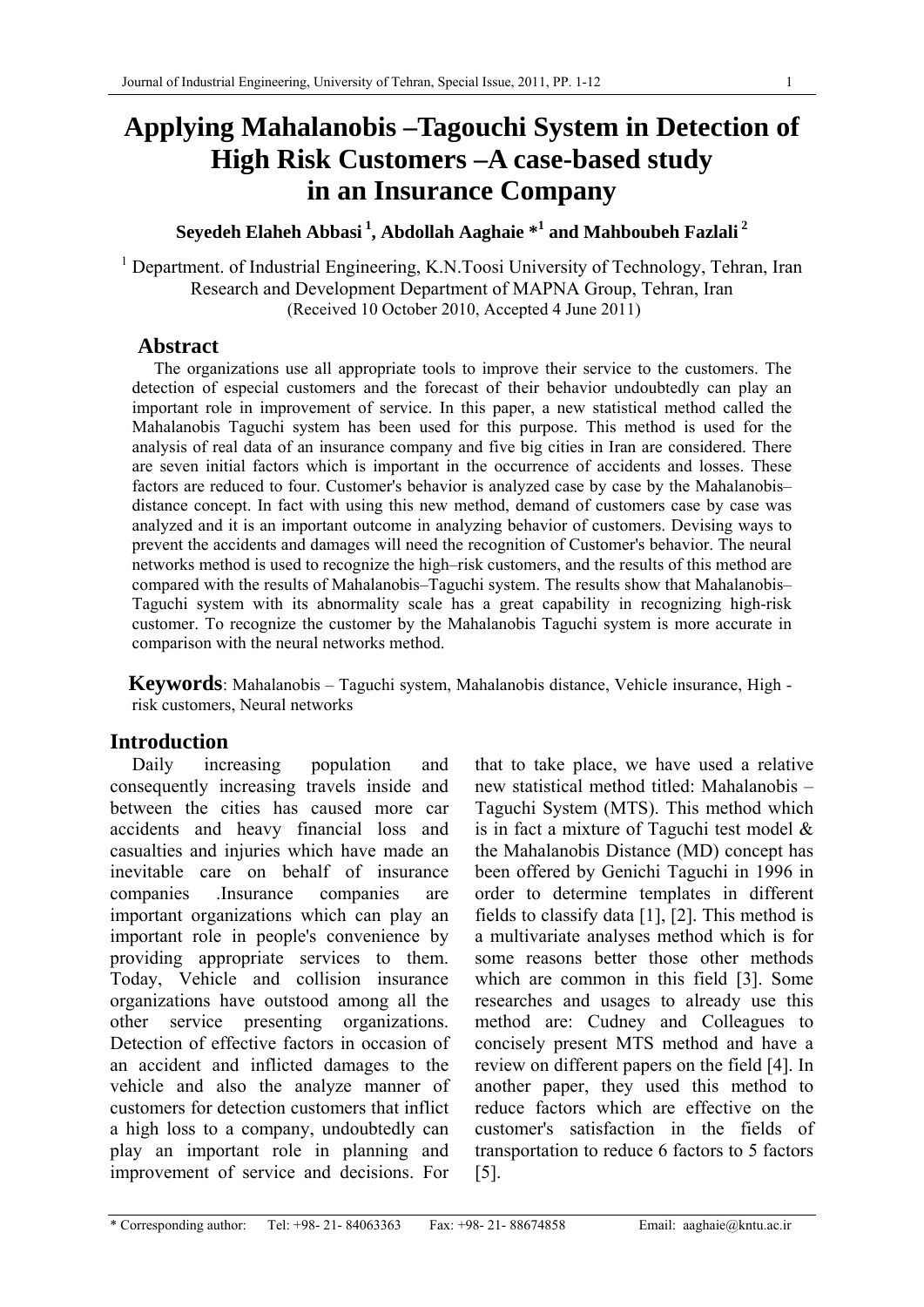Vivek V.Khanzode and J.Maiti used MTS method to detect more important factor among 11 total factorswhich has been effective in iron casting quality [6]. Hsiao-Lin Teng and Yu-Cheng Lee used MTS method to predict financial crisis in electronic industry of Taiwan [7] and reduced the 42 effective primary detected variants to 7 factors. K.Ganesanand Mahalakshmi used MTS method to detect effective and principal factors in choosing suitable domains for fishing [8]. Chih-Ming Liu and colleagues used amixed algorithm of MTS and neural network method to process data in a dynamic space [9]. Maiti.J and Avishek Pal offered a method to improve efficiency of MTS method [10]. Shubhabarata Datta and Prasun Das used MTS in the fields of the effects of chemical compounds on metal products [11]. A.G.Olabi and EM.Anawa and also Ibrahim Sonat used this method in plastic welding and injection and brought about a satisfactory end [12], [13]. Yang T and Cheng Y-T used MTS method to improve flip-chip bumping height inspection efficiency[14].Taguchi used MTS method aimed at improving weaknesses of previous methods used in this fields [15]. Actually the Mahalanobis distance is used to establish a measurement scale and Taguchi method to optimize the target system [16]. In this paper we try to apply potentials of MTS methods to improve insurance organizations services to the customers of Vehicle Collision **Insurance** 

The Mahalanobis – Taguchi System has been used in various fields and has proved as a system showing acceptable results. In this paper the purpose is to show the potential ability of this method to improve insurance systems. Customers who cause high loss form a remarkable part of total loss and recognizing these customers is important for insurance companies. So in this paper, these customers were considered and **are called high-risk customers**. With results of this research, insurance companies can analyze behavior of their customers case by case, regarding their demand of company. The most important methods that are used in analyzing customer's demand are: cause and effect (regression) methods, time series and neural networks. But considering the time series models abilities, they cannot recognize a specific group of customers and then analyze their demands, because they deal with demand of whole customers. In fact, previous demands are analyzed and future demands are estimated. These customers are a minority and have higher demands, so they behave like outlier data, so multivariate regression methods are not suitable due to sensitivity to outlier data. But neural networks have binary scale and this property can be useful for this purpose. Therefore neural networks were applied for comparison with output results of MTS. To accomplish this, we used real data of customers who had their cars insured in a certain insurance company during 2007 and 2008. Using these data, important factors in a collision accident and the resulted damage was detected; and based on those; to assess validity; we detected some customers who had inflicted a high loss to the insurance company in 2008. The results show that MTS with its abnormality scale has a great capability in recognizing these customers and is more accurate in comparison with the neural networks method. In fact with using MTS, the demand of customers can be analyzed case by case and it is an important outcome in analyzing behavior of customers.

### **1. MTS method 1.1. Mahalanobis distance**

Mahalanobis distance is a distance which was offered by P.C.Mahalanobis in1936; and is established on the base of the relation between variants of which different templates can be detected and analyzed. This is a useful method to determine the similarity between an unknown sample series and a known sample series. This distance is different from Euclidian distance by 2 means: first by maintaining the correlation between data, second by independency from measurement scale.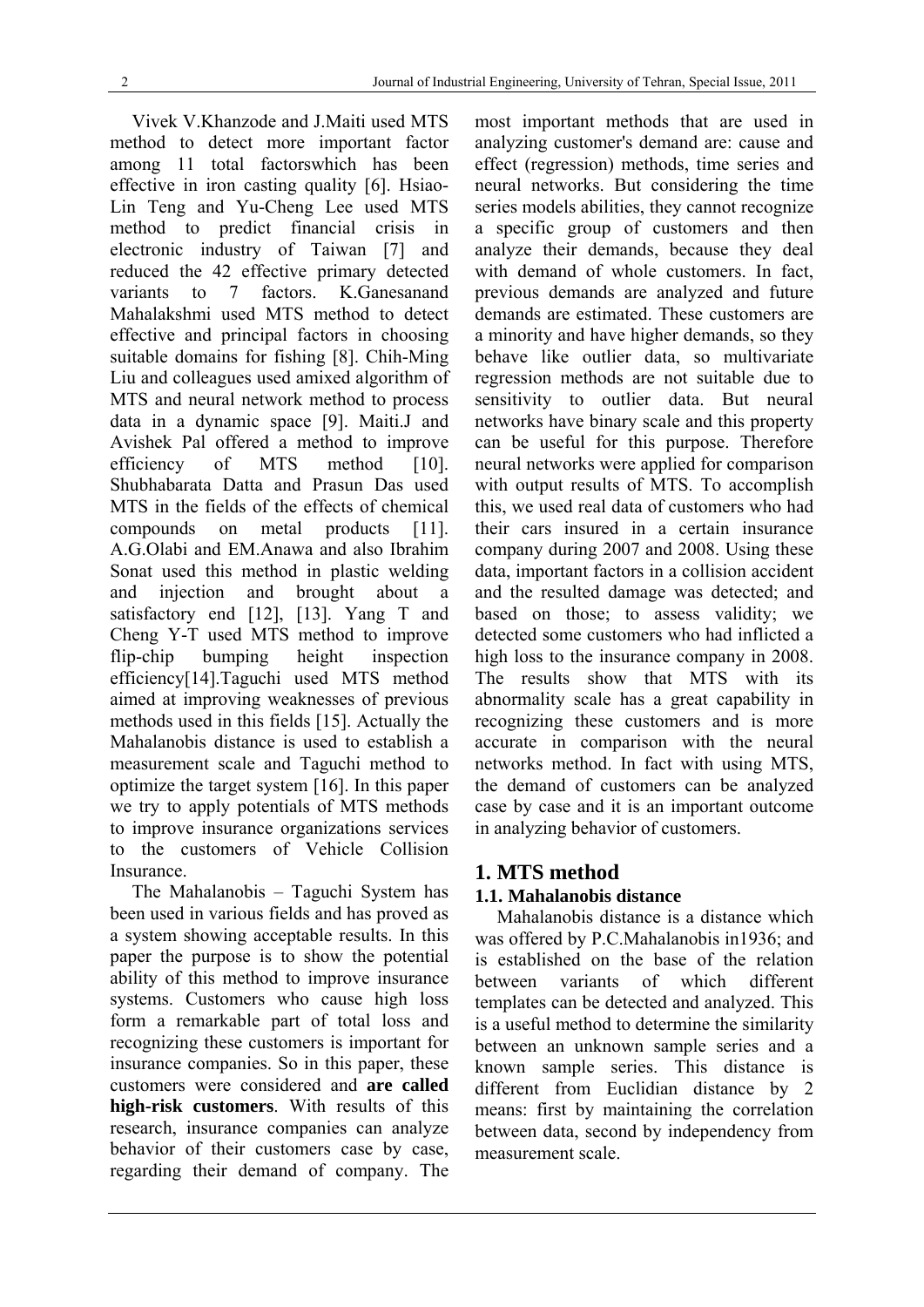Mahalanobis distance for a multivariate vector x from a group of values with the average u and Covariance Matrix S is defined as Eq.(1).

$$
MD = \sqrt{(x - \mu)^2 S^{-1} (X - \mu)}
$$
\n(1)

If each dimension of a multi-dimension is normally distributed and after sampling these dimensions stand independent from each other, samples shape like a spherical. In such a case if we want to determine a given position of a point in this space in relation with the spherical pace, it can be judged by concepts such Average and Standard Deviation in the spherical space and comparison with the given point. But what actually takes place is that, normally in multi-dimensional spaces, all spaces are connected one another and not independent. In such a situation, normal distributions are or in linear relation or there is no relation between them; so there is a linear relation between them and in fact there is a correlation between them. In such a situation, the resulted space is elliptical due to the correlation; so in such a case in the relative angle of the point in relation with space is important in addition to average and standard deviation. In other words, the density of points in an elliptical space has also to be considered.

Here was applied covariance matrix between the elliptical space points and bring up Mahalanobis distance concept. In figure 1, Mahalanobis distance which is a direct distance similar to Euclidian distance but differentiates the densities between points in space, is shown .the Mahalanobis distance is calculated in relation with the centre of points which create the elliptical space. This elliptical space is called base or normal Mahalanobis space.

#### **1.2. Taguchi design of experiments**

In 1940, Dr.Taguchi brought up new statistical concepts and latters on these concepts proved useful and precious in fields of quality control and development .since the time, many Japanese industrialists take up the method to improve process and product quality. The enhancing quality of vehicles made in this country is strongly involved with widely use of the method. To design of experiment, Taguchi applies some standard tables named orthogonal table or matrix .e.g. If there is 7 factors each in 2 levels, i.e. 128 tests, he use standard table L8. We use these orthogonal tables in required calculations in this paper. 8 designed tests are shown instead of 128 tests. Taguchi says in case that all factors have 2 levels, factors could be accidentally positioned in columns .since, in MTS method only 2 level is justified, here, only a simple 2 level form is considered. To continue the design of experiment, after design of details according the orthogonal tables, the result of each test is to be determined and after that according to the result we should make decisions. This step brings up the concept of Signal to Noise Ratio.



**Figure 1: Mahalanobis Space and Distance** 

#### **1.3. Signal to Noise Ratio**

A repeatedly experienced test, if possible, should increase the accuracy. Here the concept of the Signal to Noise Ratio is useful and used to make decision. But if in any case it was impossible to repeat the test or it was non-economic to repeat it, we should go on analyses only with the same result. The concept of the S/N Ratio is calculated; taking the average of squared deviation from target into consideration and is formulated so that the greater this value is, the better the result of the test would be. The factor level which caused to increase the ratio, have to be considered as desirable level. In the definition of the quality of product or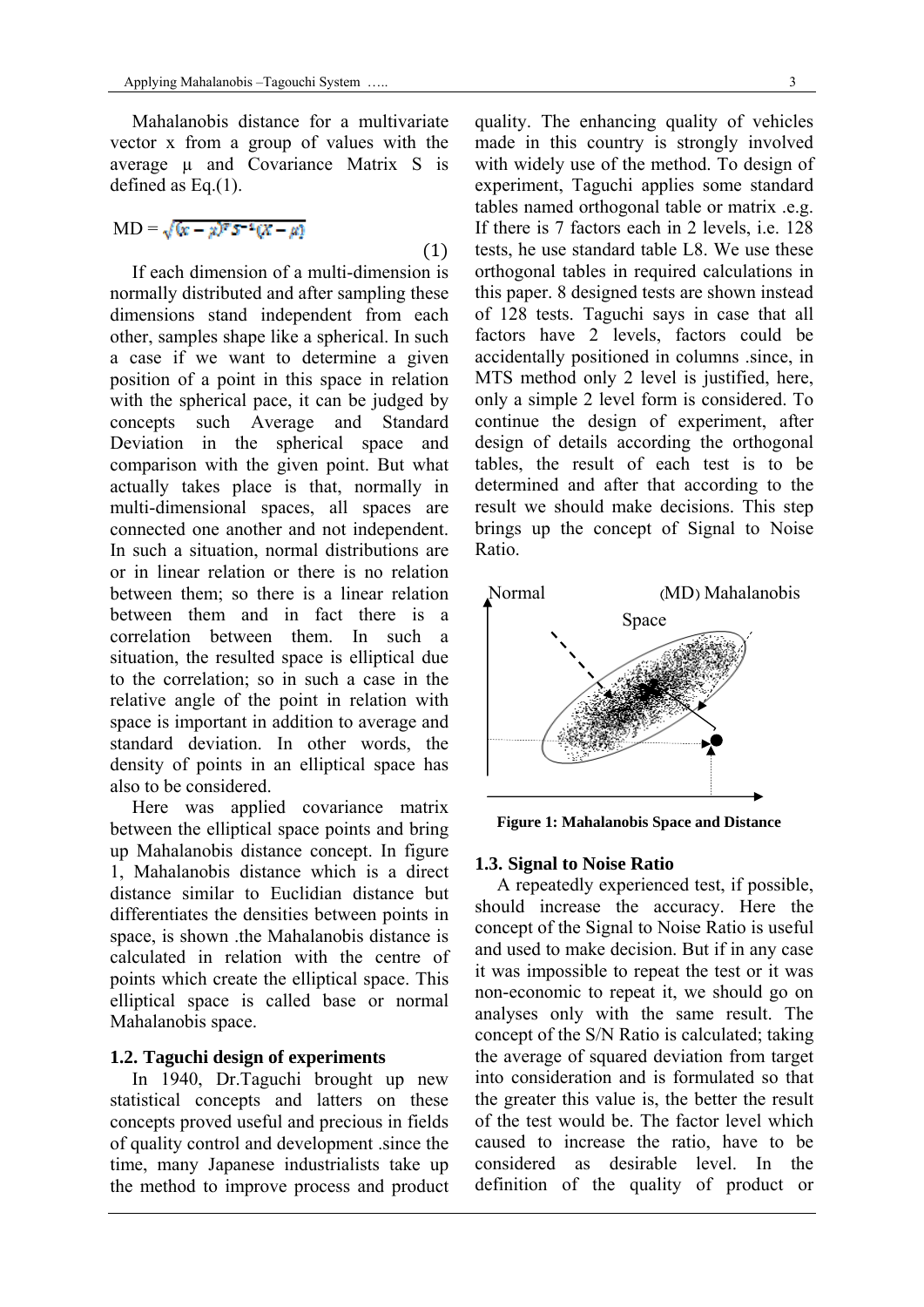process, the quality index is one of the 3 form which follows: The greater is the better. The closer to nominal value is the better. The lesser is the better.

The way to calculate the average squared deviation from the desirable value in each case is like this:

The greater is the better:

$$
MSD = \frac{\frac{1}{k_1} \frac{1}{2} + \frac{1}{k_2} \frac{1}{2} + \frac{1}{k_1} + \frac{1}{k_2} \frac{1}{2}}{N}
$$
 (2)

The closer to nominal value is the better:  $\text{MSD} = \frac{(3.1 - \mu)^2 + (Y_2 - \mu)^2 + \dots + (Y_m - \mu)^2}{\mu}$  (3)

The lesser is the better:  $\text{MSD} = \frac{[y_1^2 + y_2^2 + \ldots + y_N^2]}{N}$  (4)

In the formula above,  $Y_i$  stands for the results of N time repetition of each test of orthogonal table. After calculation of the related MSD, the ratio of S/N is resulted from the following formula: So for each test a certain value of S/N is calculated through Eq $(5)$ :

$$
SN = -10 \log(MSD)
$$
 (5)

### **1.4. The Optimal case Selection**

For each factor, the SN values in test with level 1 factor sum up together and their average is calculated; and same as this will be acted for level 2. Now there are 2 average SN value for each factor: for level 1 and level 2. This will go on for all the other factors. Based on this criterion that The More Ratio of SN is the better, the decision making will be. The level of factor which has increased the ratio will be selected as desirable level. This way, the desirable level of each factor will be selected. For being sure of the accuracy of the process, the optimal test is done, and the result will be considered to see if the answer is OK.

### **1.5. Procedure to accomplish MTS method:**

When we need to make decisions about a case in which there are a lot of effective factors and these factors are highly correlated to each other, actually a multivariate analysis is done, in such cases it is very recommended to make the decision with lesser factors and higher accuracy. MTS method in fact is a sampling method which does this task by analyzing of sampling data .Taguchi describes the procedure as consisting of some steps [17]:

*Step 1:* Definition of a normal group; at the first step the data to be sampled have to be divided into 2 groups – Normal and Abnormal. For example if economic analyses of companies are to be done, the first group can include successful economical companies and the second group can include the bankrupted economical companies. If the decisions are to be made about disease diagnosis of individuals, the first group stands for healthy people and the second for patient ones at the special diagnostic field.

*Step 2:* Definition of variables; factors effective on a special case which is to be studied will be determined associated with expertise.

*Step 3:* Production of a data base from normal group for the selected variants i.e. a sample have to be derived from the first group (for example n members) for the determined variables (for example K factors).

*Step 4:* MD value is calculated for every individual of the normal group.

### **1.5.1. How to calculate the Mahalanobis Distance**

 After data collection, the standard deviation and average of data is calculated for each item and all data get normalized. If  $x$  stands for rare initial data,  $\mu$  stands for the average value of the item and  $\sigma$  is the standard deviation of the item then each data is normalized as  $Eq(6)$ :

$$
Z = \frac{\omega_{\text{max}}}{\sigma} \tag{6}
$$

• Since each individual has K items, so is calculated K normalized value for each healthy people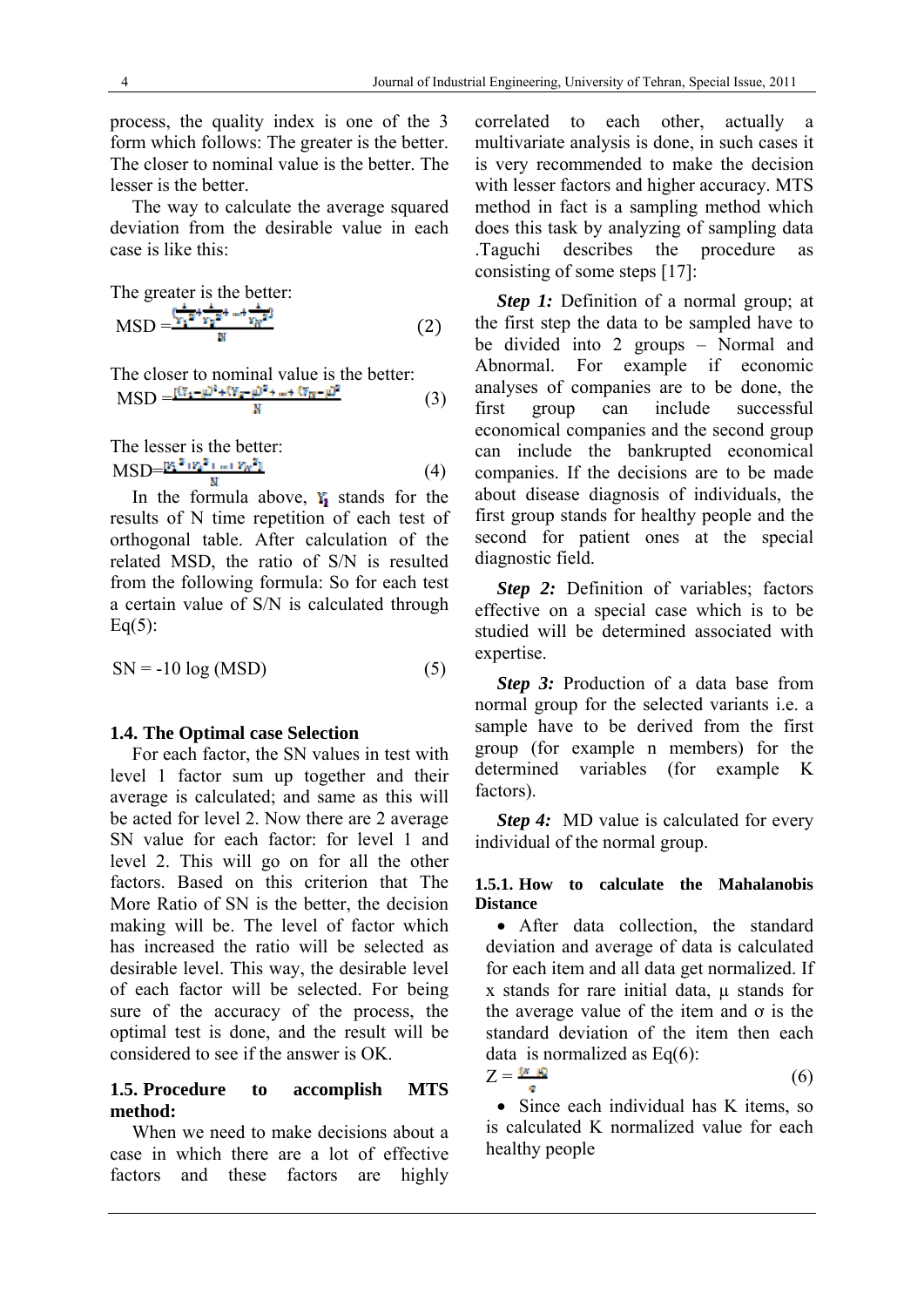Taking normal data into consideration, now the correlation matrix between items (variables) is calculated

• To calculate the Mahalanobis distance, the previously calculated matrix is converted

• the Mahalanobis distance for each individual could be calculated through  $Eq(7):$ 

$$
MD = \frac{1}{K} Z A^{-1} Z^T =
$$
  

$$
\frac{1}{K} (\bar{z}_1, \bar{z}_2, ..., \bar{z}_K) A^{-1} (\bar{z}_1, \bar{z}_2, ..., \bar{z}_K)^T
$$
(7)

*Step 5:* collection of K variables for the samples outside the normal space (for example r member)

*Step 6:* MD value is calculated for all samples outside the normal group

**Step 7:** The discriminative power is assessed. After drawing the sample diagram in MD if healthy people's MD has the lesser and patient people's MD has the greater values the results are valid. This acceptable difference for the 2 groups is different in different questions.

*Step 8:* MTS is optimized. The variables are dedicated to 2 levels. Level 1: the variable is used. Level 2: this variable is not used. For each test the MD values for abnormal individuals is calculated. In fact each test is repeated up to the number of individuals in abnormal group i.e. r times. SN ratio is used to assess the discriminative power. The average of the SN of each factor in levels 1 and 2 is calculated. After that with the criterion the More is the Better judgment according SN values is done. The way to judge is as follows:

- If SN value for a variable in level 2 is more than in 1 i.e. the variable is not used, then the discriminative power increases.
- $\blacksquare$  If SN value for a variable in level 1 is more than in 2 i.e. the variable is used, then the discriminative power increases.
- If SN value for a variable in level 1 is equal to what in 1, it has no effect on the discriminative power.

# **2. Application of MTS method in detection of effective factors in vehicle damage**

### **2.1. Insurance Organization and Multivariate Analyses**

When there are too many effective factors in a system, and not independent to each other and influence each other, then the analyses of the system gets complicated. In such a condition usage of multivariate analyses is necessary, so that we can simplify the system and make more understandable, using detection of more important factors. The MTS method is a suitable multivariate analyses method to reduce effective factors and detection of principal and more important factors. Since in case of inflicted damages to automobiles, there are many effective factors and all these factors effect each other also in turn, here we are faced with multivariate analyses again. According to the Car Collision experts, 7 factors are already detected to affect inflicted damage to a car:

- the driver's *Age*
- the driver's *Sex*
- *Record* of driving
- *Age* of the car
- *Model* of the car
- *Price* of the car
- the *City* in which the car is used

This is clear that, these factors affect also each other in turn. e.g. *Age* and *Sex* can affect the *Model* of the car when the buyer wants to buy it. To analyze the real factors effective in accidents and damages, we used the MTS method.

### **2.2. Application of MTS method in Insurance industry**

All the procedure was accomplished as follows:

*Step 1:* To define a normal group; at this step we created 2 classifications: Normal and Abnormal. To do so, we used real data of customers who had their cars insured in 2007 at an insurance company. Since the factor of *former record*, seems to be an important variable in this field, we took customers who had already a record in this company into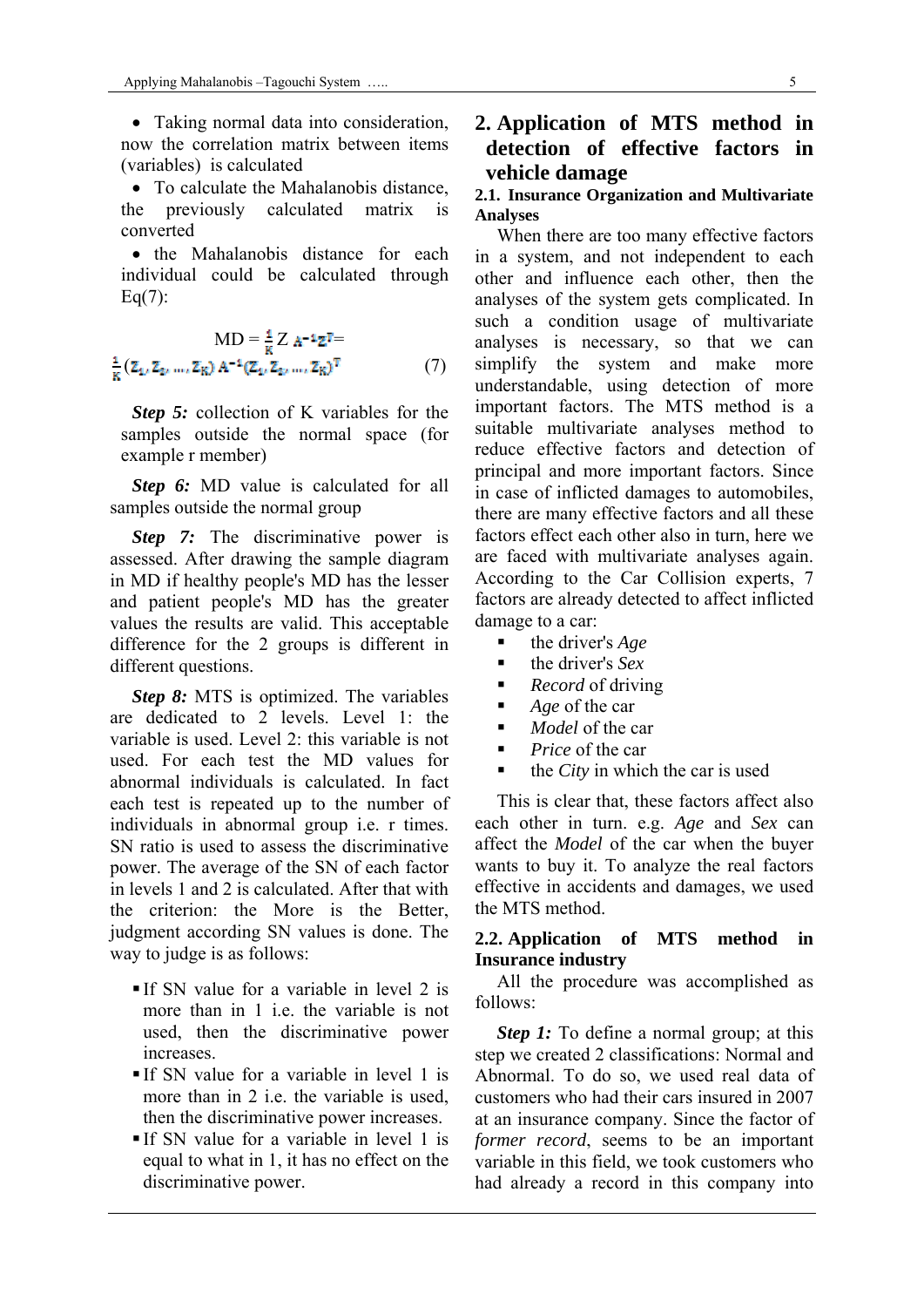account. This analysis was held up for customers whose car was motorcars and used for personal use. The normal group includes customers who've been lucrative for the company and the abnormal group the ones whose car has been damaged which costs more than the insurance premium paid to the company .i.e. the insurance company has incurred loss. Now this loss can be ranked from lowest to highest.

*Step 2:* To define the variables; according to insurance experts, there are 7 variable and effective factors. To put the method practice, all the factors have to be quantities:

*The driver's Age:* this is a quantitative variable which is used as what it is.

*The driver's Sex:* it is qualitative, so to insert the factor, we use 0 for male and 1 for female.

*The Record of driving:* Customers, who have no records of damage and have been granted a discount, are defined as cleanrecord customers and quantified as **0**. On the other side the customers who inflicted loss to the insurance company because of their damaged car are defined as bad-record customers who are quantified as **1**.

*The Life length of car:* the number of the years since the car has been purchased from the company, which is a quantitative variable and is used as what it is.

*The Model of the car:* for this, we chose 10 motorcars mostly popular among citizens through whom we could increase the efficiency of the analyses and to cover wider

community. This variable is also qualitative. To quantify it, we used numbers **1 to 10** each assigned accidentally to each model.

*The Price of the car:* this variable is also quantitative and could be used as unchanged.

*City:* cities in which the car is used include 5 great cities of IRAN named Tehran, Esfahan, Shiraz, Mashhad and Rasht .this variable is marked by the numbers **1to5**.

Here is a problem and that's to say, the cars may be used by persons other than the ones who are insured by the company. This increases error in calculations. If this point had been exactly chased and recorded the accuracy would have been very higher. Factors and their ranges are summarized in table 1.

*Step3***:** To product a data base of the normal group for the selected variables, 600 normal samples were randomly derived out from all the customers of the insurance company.

*Step 4:* the MD value for each individual of the normal group was calculated.

*Step 5:* Collection outside the normal space.200 abnormal samples were randomly chosen.

*Step 6:* the MD value for all the samples outside the normal group was calculated.

*Step 7:* assessment of the discriminative power. In figures 2 and 3 the Mahalanobis distance of the 2 normal and abnormal groups is shown.

| Factors | The driver's<br>Age  | The driver's<br><b>Sex</b> | The driver's<br>Record | the car's<br>age   | The car's<br>model | The car's<br>price | city |
|---------|----------------------|----------------------------|------------------------|--------------------|--------------------|--------------------|------|
| Domain  | $23-83$ years<br>old |                            | 0,1                    | $0-8$ years<br>old | 10 model           | 3500-<br>37000 \$  | 1-3  |

**Table 1: Factors and their domains** 

#### 6 Journal of Industrial Engineering, University of Tehran, Special Issue, 2011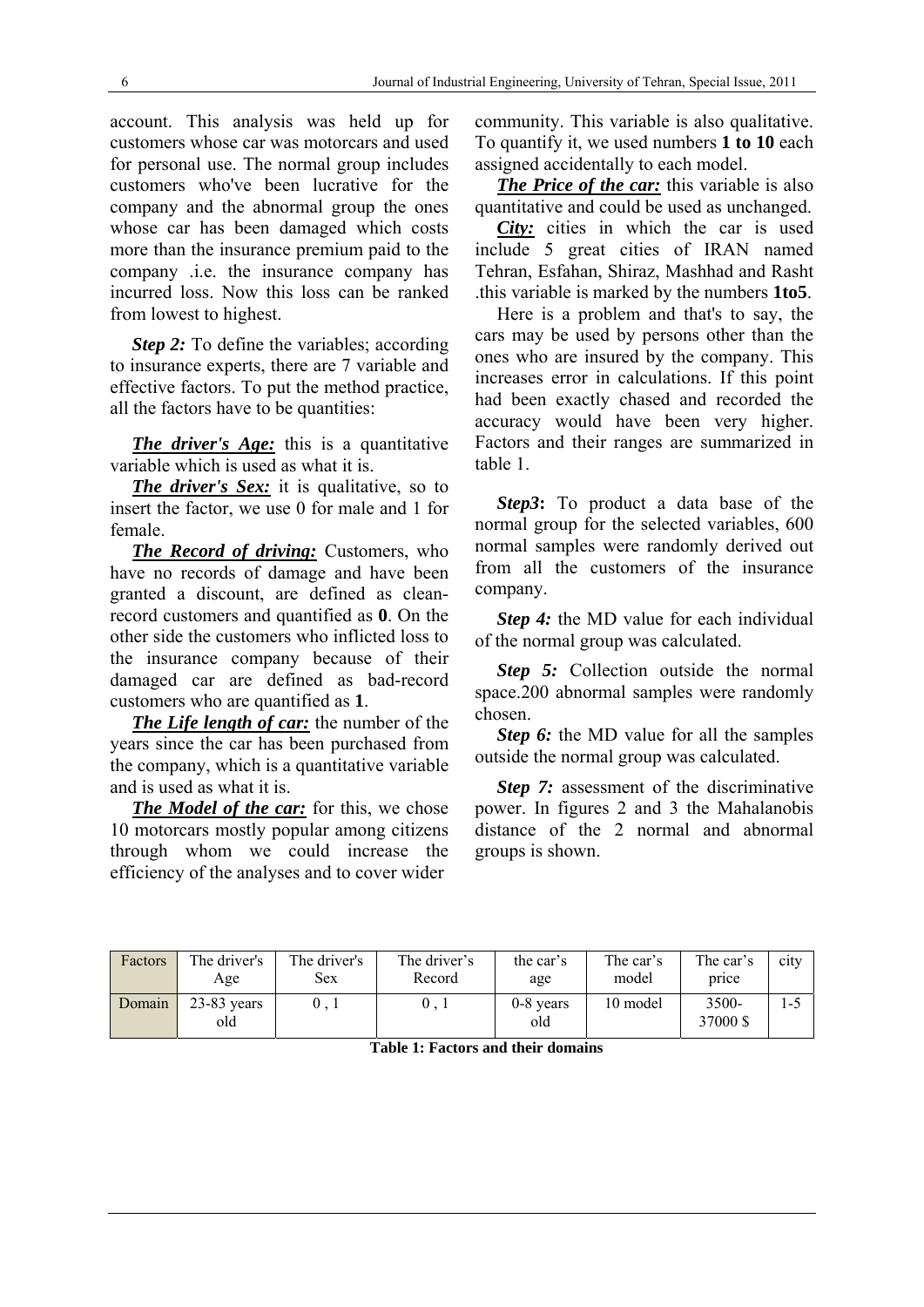

**Figure 2:. Mahalanobis Distance of normal group** 



**Figure 3: Mahalanobis Distance of abnormal group** 

Taking the proportion of the chosen samples into account as what is shown in these figures the Mahalanobis distance for abnormal data was greater than normal ones. Although the difference and the discriminations are not that much, in such system seems to be acceptable. What has to bring up here is that an acceptable discriminative power is different for different systems or different means. In cases like disease diagnosis in which the MTS method has been used the discriminative power has been very high and finally fit to the job of differentiation between healthy ones and the

patients. And the error type 1 and type 2 both has been very low

But what is important about the illness case is that an individual, who has difference in factors from the normal case, is highly probable to be patient, according to the standard mood and structure of human's body. While at the Insurance case, although an individual is different rather than the normal group in all his variables, but we cannot judge him for sure as having an accident case at future and would be a lossinflictor customer then. This is in fact a difference between the case of insurance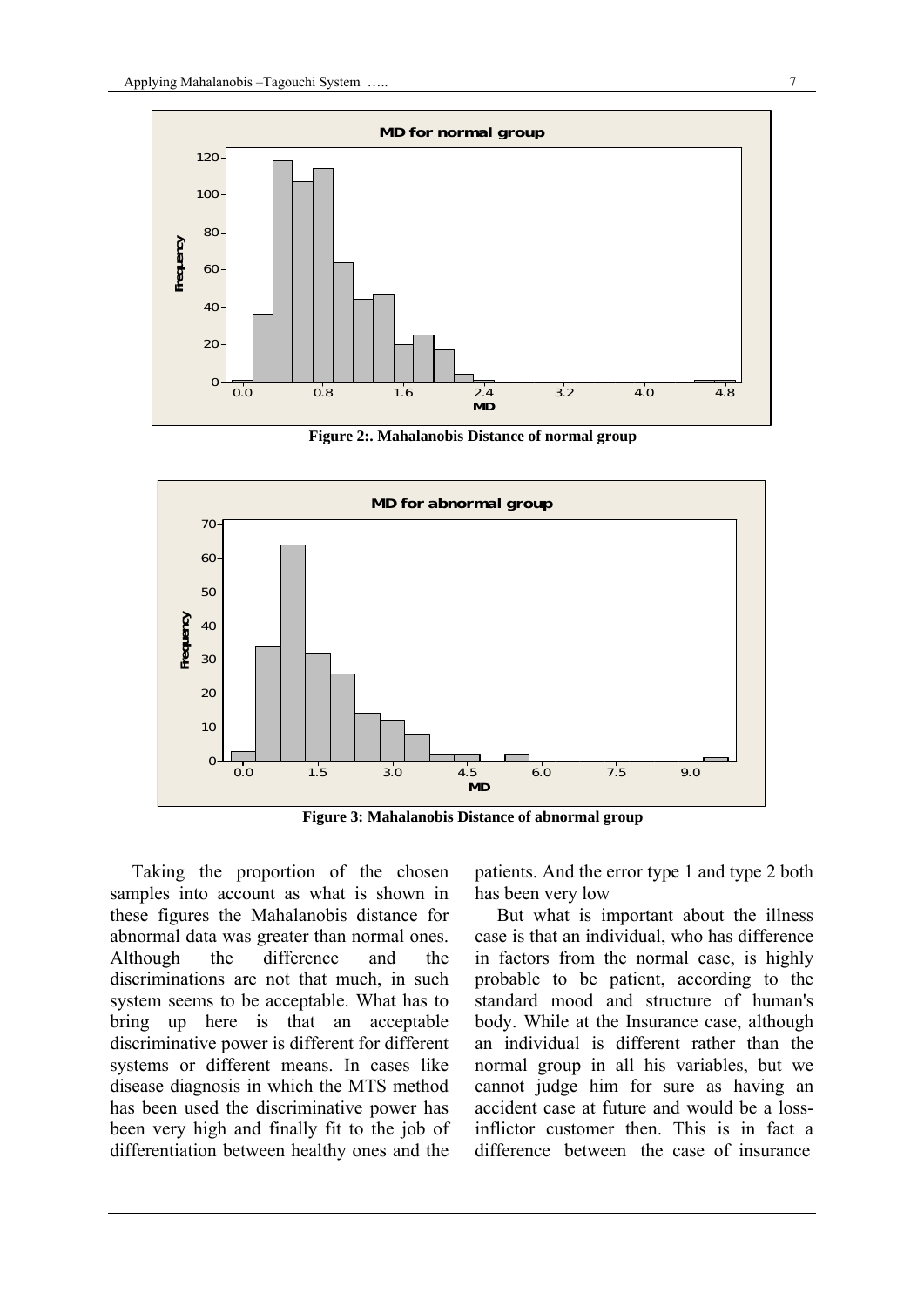with some other cases and the accuracy of the test would be lesser than the case of illness. So in this step although the difference of Mahalanobis distances of the 2 groups are not at the same level with the illness diagnosis, but is acceptable and we can continue the process

*Step 8:* MTS is optimized. Variables are assigned to 2 levels. 1 means the factor has not to be used and 2 means the factor can be used. Since there are 7 variables, so to design of experiments, we used the  $L_{\text{B}}$  orthogonal tables of Taguchi. For each test the distance for all 200 abnormal samples and then for each test an SN Ratio, was calculated .the summary of these results is shown in table 2.

## **2.3. Selection of effective factors**

As it was mentioned before to choose an optimal form we have to calculate the average of SN in levels 1 and 2. Then with the criterion: "the more is the better" taken into account, and according to SN values the judgment is done .the summary of the average taking of the factors is shown at the table 3.

The procedure to make decision is like this:

 If the average of SN of a factor in level 1 is greater, that means that the factor has to be used at the level i.e. to be chosen

 if the level 2 is greater , that means the factor must be eliminated and the factor has no effect and it complicates the discrimination or detection

Figure 4 shows the ascending and descending SN course of action for the factors.

The driver's *Age*, the driver's *Sex*, the driver's record and *Age* of the car has a descending course of action. That means these factors should take place in level 1 so that make it easier to discriminate and detect two groups. Level 1 means the variable must be used. So these variables are effective and must be considered in analyses. City as a variable has a total descending course of action and that means this variable can bring about errors in discrimination and detection and must get eliminated. The two variables Model and Price have approximately a horizontal course of action i.e. usage or misusage of these variables has no effect on discrimination in these 2 groups and to have a better procedure have to get eliminated. So among the 7 variables which were initially considered as effective, only 4 variables were finally selected. As you saw, human factors including: Age, Sex, Record, and only one non-human factor i.e. age of the car are effective factors. So, here human factors can prove as being more important. The summary of the Mahalanobis Distance of the some customers before and after optimization is shown at the table 4, 5 Mahalanobis Distance before than optimization for normal group is smaller than after. And this Distance before than optimization for abnormal group is greater than after optimization. And it shows that MTS method is useful for this system.

|        | age            | sex            | city | model          | Car's age      | record         | price          | SN       |
|--------|----------------|----------------|------|----------------|----------------|----------------|----------------|----------|
| Test 1 |                |                |      |                |                |                |                | $-2.03$  |
| Test 2 |                |                |      |                |                | 2              | 2              | $-13.27$ |
| Test 3 |                | $\overline{2}$ | 2    |                |                | $\overline{2}$ | 2              | $-15.43$ |
| Test 4 |                | 2              | 2    | $\mathfrak{D}$ | ↑              |                |                | $-19.88$ |
| Test 5 | $\overline{2}$ |                | 2    |                | $\mathfrak{D}$ |                | $\overline{2}$ | $-15.37$ |
| Test 6 | 2              |                | 2    | $\mathfrak{D}$ |                | 2              |                | $-12.48$ |
| Test 7 | $\mathfrak{D}$ | $\mathfrak{D}$ |      |                | $\mathcal{D}$  | 2              |                | $-39.91$ |
| Test 8 | $\overline{2}$ | $\mathfrak{D}$ |      | ↑              |                |                | 2              | $-26.68$ |

**Table 2: Taguchi L8 orthogonal table and SN ratio**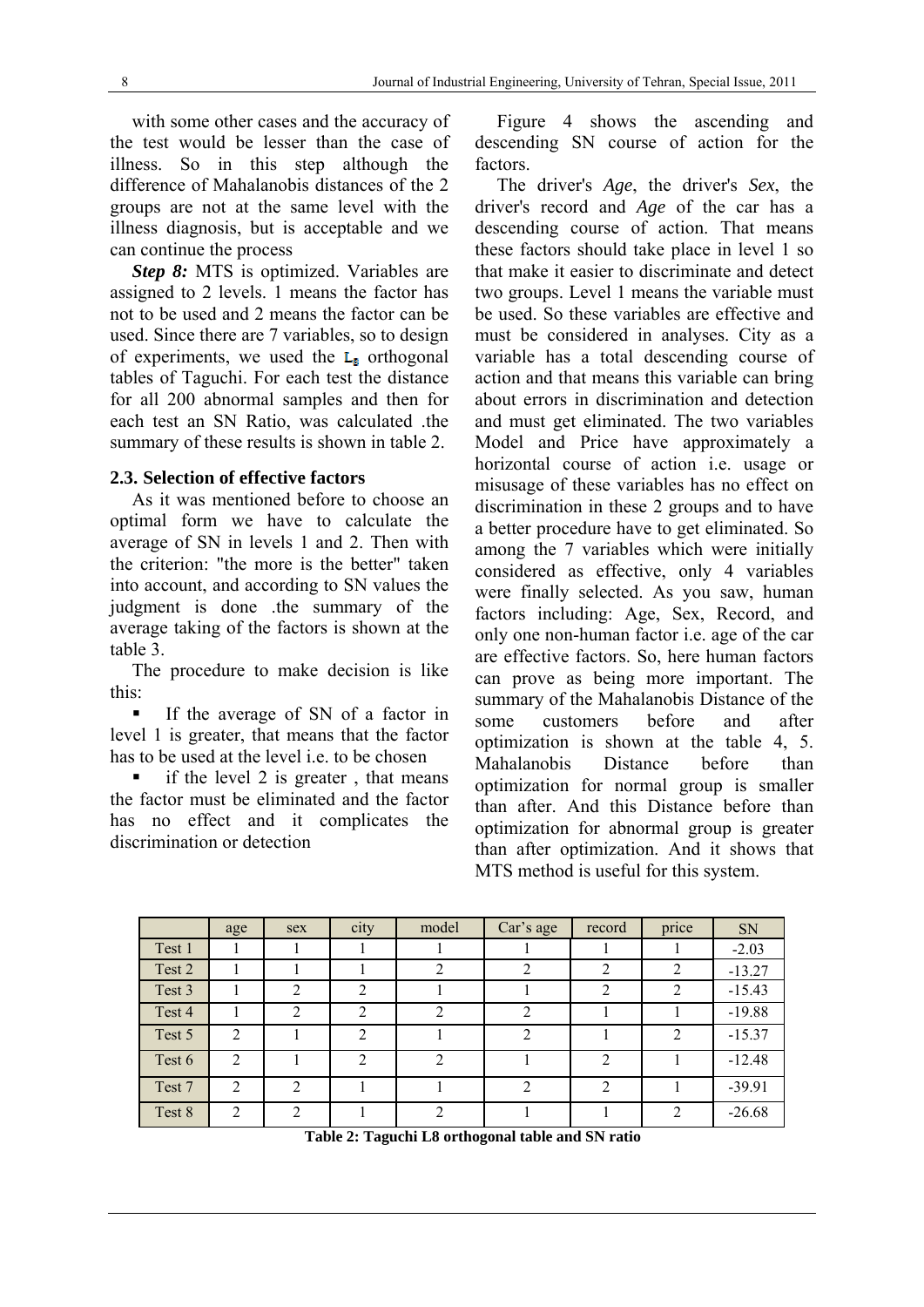| Average of SN in 1 level | $-12.654$ | $-10.792$ | $-20.476$ | $-18.187$ | $-14.157$ | $-15.99$ | $-18.577$ |
|--------------------------|-----------|-----------|-----------|-----------|-----------|----------|-----------|
| Average of SN in 2       | $-23.612$ | $-25.475$ | $-15.791$ | $-18.079$ | $-22.11$  | $-20.26$ | $-17.69$  |
| level                    |           |           |           |           |           |          |           |

**Table 3: Average of SN of factors in level 1, 2** 



**Figure 4: The ascending & descending SN course of action** 

| <b>Before</b> | በ 01<br>U.Y | $\sim$ $\sim$<br>.       | 0.44     | $\sim$<br>U.63     | 1 <sub>0</sub><br>. | $\sim$<br>v. /<br>ັ | 0.96                                | 0.29 | 140<br>∪.⊤.    | 0.50 |
|---------------|-------------|--------------------------|----------|--------------------|---------------------|---------------------|-------------------------------------|------|----------------|------|
| After         | 0.89        | $\sim$ $\sim$<br><i></i> | 42<br>v. | $\sqrt{2}$<br>U.63 | 1.16                | $\sim$<br>U.72      | $\Omega$<br>$\sim$<br>v. <i>y</i> 4 | 0.30 | 944<br>v. 1    | 0.45 |
|               | .           |                          | .        |                    |                     | . .                 |                                     |      | $\blacksquare$ |      |

| Table 4: Mahalanobis Distance of normal group, after and before optimization by MTS |  |  |
|-------------------------------------------------------------------------------------|--|--|
|-------------------------------------------------------------------------------------|--|--|

| <b>Before</b> | 2.09                          | 3.10         | $\sim$<br>∽<br>2.OJ | $\sim$ $\sim$<br>ں گے ۔ ب | $\Omega$<br>1.0 | $\sim$ $\sim$<br>ے . ۔ ب | $-1$<br>U.,               | QQ<br>. | $\sim$<br>.    | .76<br>◡. ៸              |
|---------------|-------------------------------|--------------|---------------------|---------------------------|-----------------|--------------------------|---------------------------|---------|----------------|--------------------------|
| After         | 2.10                          | 222<br>ر ر . | 2.66                | 1 O<br>3.10               | 1.90            | 324<br>ىم.               | $\sim$ $\sim$<br>4<br>0.7 | 2.04    | $\sim$<br>     | $\overline{a}$<br>v. 1 J |
|               | $\overline{\phantom{0}}$<br>. | --           | $\sim$<br>. .       |                           |                 | $\mathbf{r}$             | . .                       |         | $\blacksquare$ |                          |

**Table 5: Mahalanobis Distance of normal group, after and before optimization by MTS** 

|                                                              | $0-100S$  | $100 - 500$ \$ | 500-1000 \$ | Higher than 1000 \$ |
|--------------------------------------------------------------|-----------|----------------|-------------|---------------------|
| the value of loss                                            | 645221646 | 5627772005     | 3514601932  | 11166953456         |
| The number of<br>the customers in<br>this range of<br>losses | 1356      | 2206           | 517         | 442                 |
| The proportion<br>of loss                                    | 0.03      | 0.27           | 0.17        | 0.53                |
| The proportion<br>of number of the<br>customers              | 0.3       | 0.49           | 0.11        | 0.1                 |

**Table 6: The proportion of loss and the proportion of the number of the customers for different ranges of loss**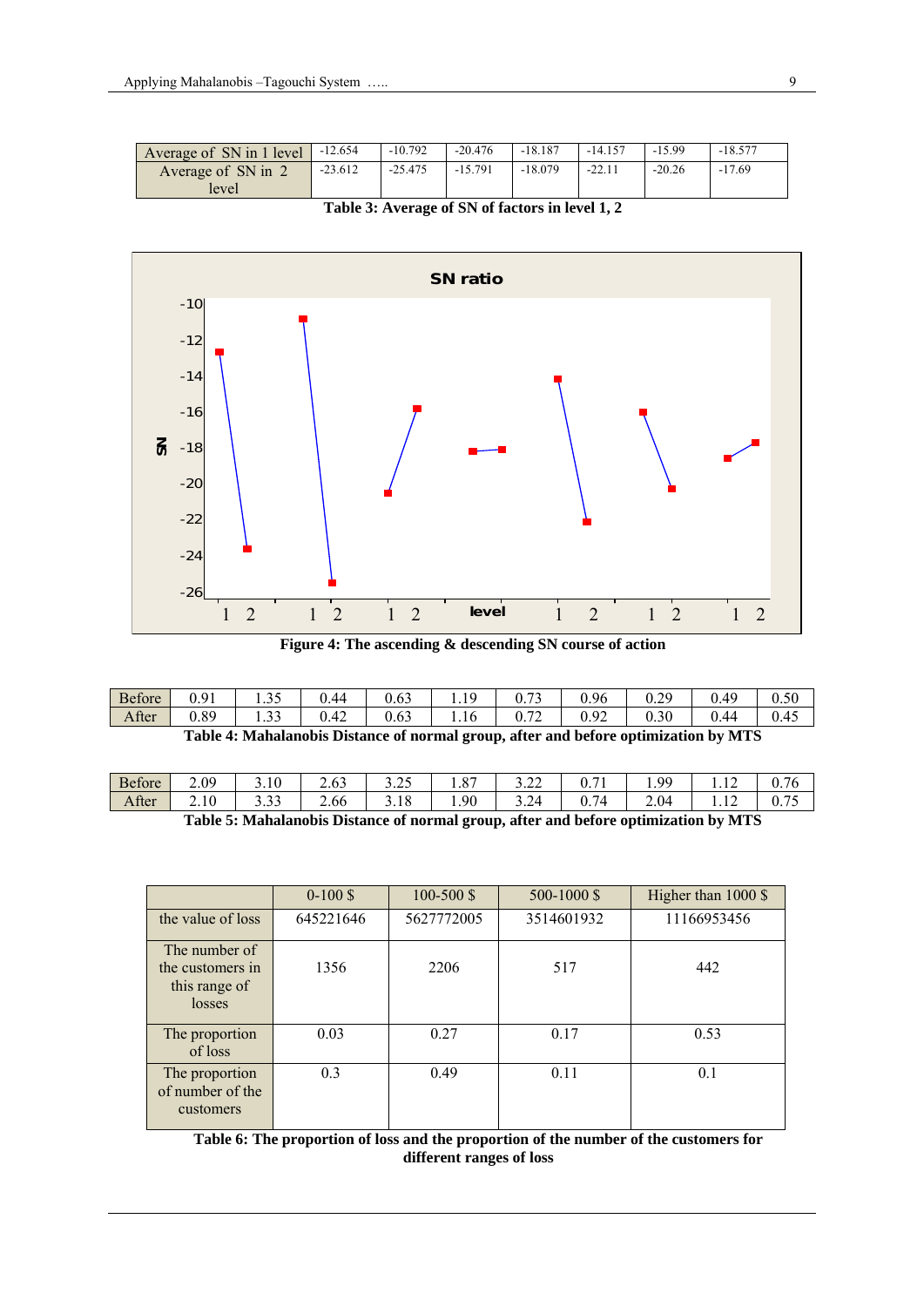# **3. Detection of Customers with High-Risk for Insurance company by MTS**

Studying the amount of losses inflicted to the organization by the customers, it can be resulted that the customers who inflict losses above 100\$to the insurance company, assign an outstanding part of the damage to themselves. And the rest of the groups can be ignored. However this range assigns a wide part to itself. The summary of the results are shown at the table 6.

As what is shown at the table 4 Losses up to 100\$ makes only 0.03 of the whole loss and although 0.30 of the customers occupy this rang but it is ignorable comparing the rest of amounts. So the extreme limit (threshold) according the 4 selected factor is calculated in order to increase the discrimination between the customers with a loss higher than 1 million and the customers lesser than this amount. To do so, we practiced the MTS method again using the 600 normal data belonged to the previous step but only with 4 selected factors. The Mahalanobis distance was calculated for them .then the distance for the 200 abnormal data was calculated again.

# **3.1. Abnormality Scale and the Extreme Limit**

One of abilities of the MTS method is that in addition to detection of normal and abnormal groups it can show the amount of abnormality of data which is called abnormality Scale. That means that if illness of a customer is determined, we can assess the amount of his illness according to the customer's Mahalanobis distance from the normal group. When a customer's Mahalanobis distance is high that means the customer has more difference with the customers within the normal groups who are lucrative for the organization. So those customers have higher potential to inflict loss to the company. We used this ability to detect high-risk customers. The extreme (threshold) limit is the Mahalanobis distance for which there is the best discrimination between 2 normal and abnormal groups.

Also For insurance data, the extreme limit which shows the best discrimination between the customers with higher and lower than 100\$ of loss was calculated. Using the true/false method, Mahalanobis Distances was selected as extreme limit according 2007 data that are useful. Summary of the results are shown at the table 7.

| extreme | accuracy | percent of high-  |
|---------|----------|-------------------|
| limit   |          | risk customers    |
| 2.36    | %87      | $\%20$            |
| 2.12    | %80      | $\frac{0}{0}$ 2.7 |
|         | $\%70$   | $\frac{9}{6}$ 1   |

| Table 7: Extreme limit, accuracy in recognition, |
|--------------------------------------------------|
| and percent of high-risk customers for 2007 data |

This Mahalanobis distances was calculated using 4 chosen factors and the correlation matrix method of the normal customers of the same year. Now according to this extreme limit, we try to detect the high-risk customers. 500 customers among all the customers who had insured their cars in 2008 were accidentally sampled. Using MTS method and 4 selected factors the Mahalanobis distance was calculated for these customers. According to resulted data, persons whose distance was upper than extreme limit of 2.36 are high-risk by a %82 probability. Summary of the results are shown at the table 8. Although some of customers, who inflicted the same amount of loss, possessed a Mahalanobis distance lesser than that. That means according to this, some of the customers who are highly probable to inflict a high loss to the company was detected.

| extreme<br>limit | accuracy         | percent of high-risk<br>customers |
|------------------|------------------|-----------------------------------|
| 2.36             | %82              | $\frac{0}{2}$                     |
| 2.12             | $\%76$           | $\%31$                            |
|                  | $\frac{0}{0}$ 72 | 0/33                              |

**Table 8: Validation (extreme limit, accuracy in recognition, percent of high-risk customers for 2008 data)** 

# **4. High-Risk customer's recognition by Neural Networks**

In this paper, the MTS method has been used for High-Risk customer's recognition.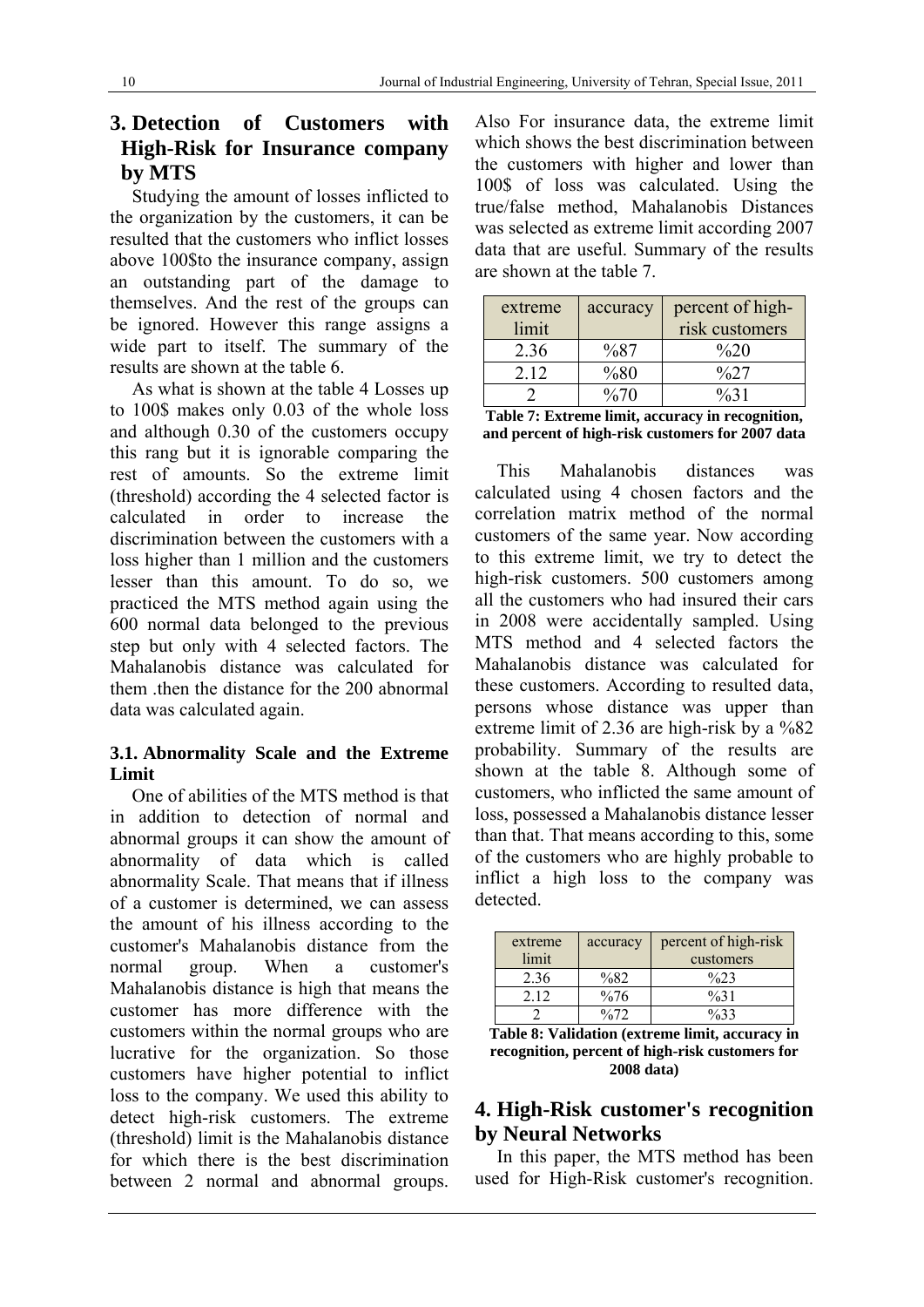Neural networks play an important role in recognizing and forecasting for different systems because of high capability in nonlinear modeling. Multi layer perceptron is the most famous type of neural networks. Multi layer perceptron with Back Propagation algorithm is the most applicable type of neural networks therefore we use this method for comparison.

The output is a binary variable $(y)$ , which is defined as follow:

 $\int 1$  if the customer's loss is more than 100\$  $y=$ 0 if the customer's loss is less than 100\$

Neural network is inferior to MTS because of binary scale. In fact MTS is better that neural network because of the abnormality scale. This algorithm is programmed by MATLAB (R2008a) software. 500 samples used in MTS were used again; with 2 to 1 proportion, so 1000 random samples were selected for training step. The seven input variables were used in first layer. The results were as follows:

Network's type: MLP

Training algorithm: Back Propagation

The number of input neurons: 7 neurons

The number of hidden layer: 3 layers

- The number of neuron in each hidden layer:10neurons
- The activation function for hidden layers: Tansig
- The activation function for output layer: Purelin

According to Network outputs, the number of customers that by network was recognized high-risk is 161 and correct recognition number is 95 so the recognition accuracy is %60. Thus if a customer is known high-risk by the network, the probability will be 60%. The recognition accuracy is improper in comparison to 82% of MTS. High-risk customers behave like outlier data and neural networks are sensitive to them. These customers cannot be eliminated because they are the high-risk customers and are significant for analysis.

## **Conclusion**

The reorganization of the customer's behavior about demand is an essential tool for succeeding in competitive market. In this paper, the MTS was used to this purpose. A case study in automobile insurance was considered. Seven effective factors in accidents were reduced to four. Then, three thresholds were obtained using the MD concept and the high-risk customers were recognized. Devising ways to prevent the accidents and damages will need the recognition of such groups of customers. Then the results were compared to neural networks. The results show that MTS with its abnormality scale has a great capability in recognizing high-risk customer. The results are satisfactory in comparison with neural networks. In fact with using MTS, demand of customers case by case was analyzed and it is an important outcome in analyzing behavior of customers.

Output: 0, 1

# **References:**

- 1- Chinnam, R.B., Rai, B. and Singh, N. (2004). "Tool-condition monitoring from degradation signals using Mahalanobis-Taguchi system analysis." *Robust Engineering, ASI's 20th Annual Symposium,* PP.343-351.
- 2- Wang, H., Chiu, C. and Su, C. (2004). "Data classification using Mahalanobis-Taguchi system." *Journal of the Chinese Institute of Industrial Engineers,* 21(6) PP.606-618, Jan.
- 3- Taguchi, G. and Jugulum, R. (2002). *The Mahalanobis-Taguchi Strategy: A Pattern Technology System*. John Wiley &Sons, New York.
- 4- Cudney, E.A., Hong, J., Jugulum, R., Paryani, K., Ragsdell. and K.M, Taguchi, G. (2007). "An Evaluation of Mahalanobis-Taguchi System and Neural Network for Multivariate Pattern Recognition." *Journal of Industrial and System Engineering,* vol.1, No.2., PP.139-150.